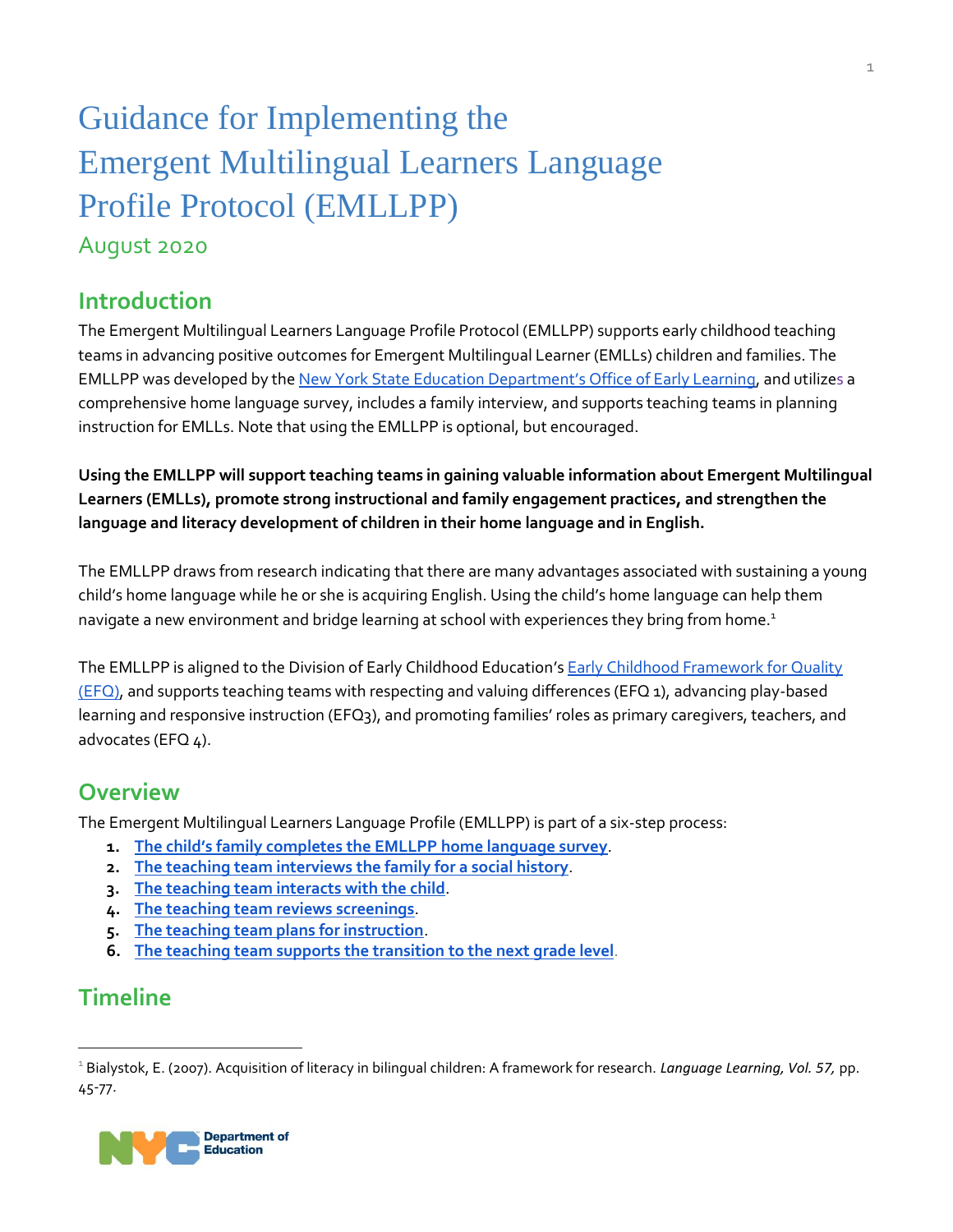<span id="page-1-0"></span>

| First 2 months of school                                                                      |                                                                          |                                                      | <b>Beginning of</b><br>the school<br>year. <sup>21</sup> | Throughout<br>the school<br>year.                        | End of the<br>school year.                                                        |
|-----------------------------------------------------------------------------------------------|--------------------------------------------------------------------------|------------------------------------------------------|----------------------------------------------------------|----------------------------------------------------------|-----------------------------------------------------------------------------------|
| Step <sub>1</sub>                                                                             | Step <sub>2</sub>                                                        | Step 3                                               | Step 4                                                   | Step <sub>5</sub>                                        | Step 6                                                                            |
| The child's<br>family<br>completes the<br><b>EMLLPP</b><br>home<br><b>language</b><br>survey. | The teaching<br>team<br>interviews the<br>family for a<br>social history | The teaching<br>team<br>interacts with<br>the child. | The teaching<br>team reviews<br>screenings.              | The teaching<br>team plans<br><u>for</u><br>instruction. | The teaching<br>team<br>supports the<br>transition to<br>the next<br>grade level. |

<sup>&</sup>lt;sup>2</sup> For a complete description of NYCDOE requirements for developmental screening in all program types, including timeline requirements, visit the **Developmental Screening and Authentic Assessment website**.



 $\overline{1}$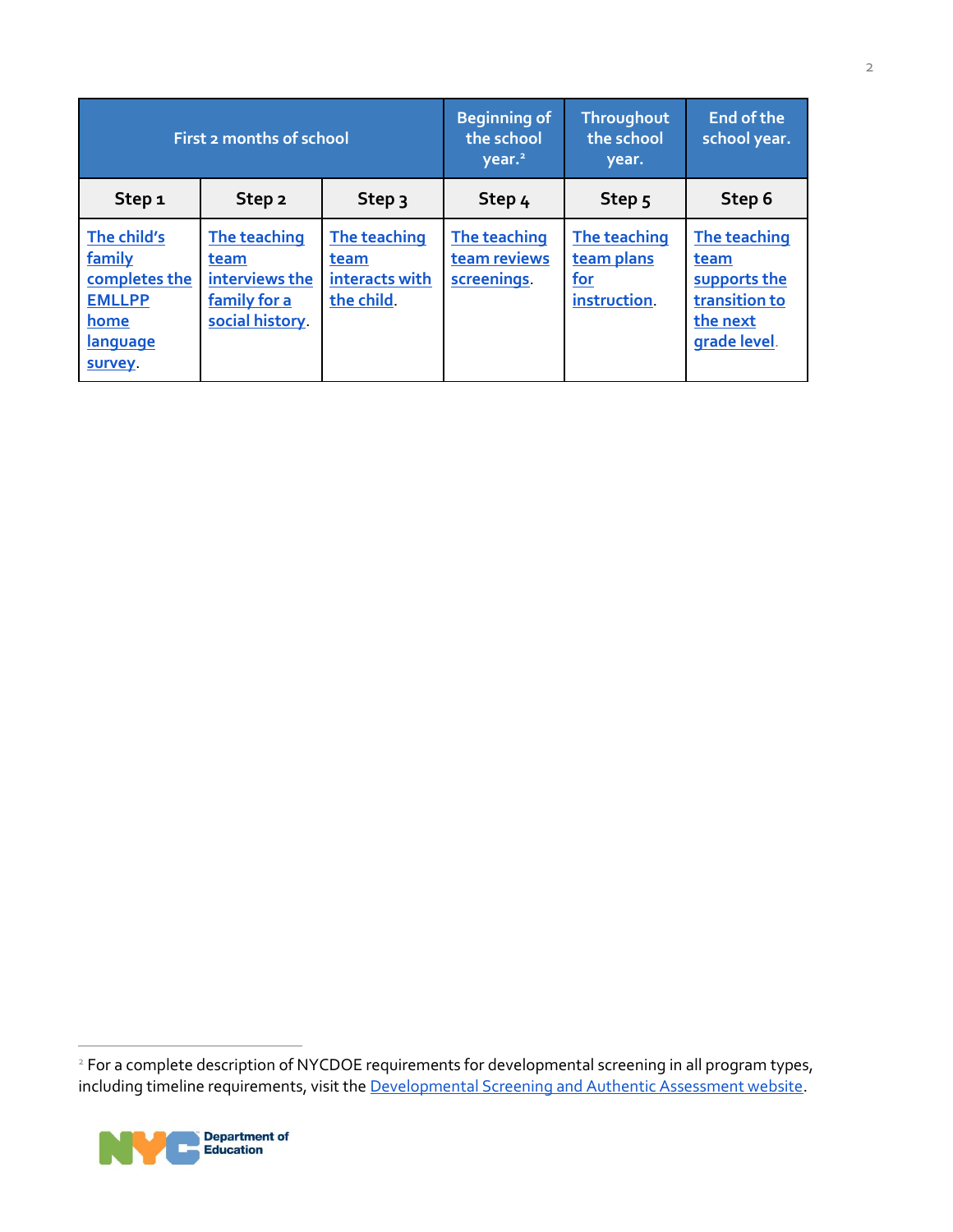# <span id="page-2-0"></span>**Step 1: The child's family completes the EMLLPP home language survey**

#### **Purpose**

Research points to differences between the language development of monolingual and multilingual children. **Responses to questions from the home language survey can inform planning for Emergent Multilingual Learners (EMLLs) as follows:** 

- *Languages Spoken in the Home:* Questions about the child's developmental milestones in speaking provide important clues about multilingual language development. This section explores what the child experiences at home: What languages are spoken? What are the languages of the child's parents or guardians? What languages are spoken among siblings? **From this section, early childhood teaching teams can identify the individuals in the home who can share in the child's learning, and link learning between the home and school.**
- *Languages Spoken Outside the Home/Family:* In the 3-K/Pre-K survey, this section provides information about the child's broader experiences with parents or guardians and peers outside the home. What has been the child's exposure to English? For example, has exposure to English occurred in social interactions, including a range of activities in diverse early childhood settings, or in more isolated activities such as watching television? **Knowing this information is important for planning for a child's adjustment to school as well as for personalizing instruction.**
- *Language Goals:* **This section reminds teaching teams that language learning is intentional and purposeful.** Some families see great value in having their children become bilingual or multilingual. It may represent a connection to culture and heritage and/or it may stem from values about how children should be educated. Children from multilingual households benefit from continued multilingual support in school.
- *Emergent Literacy:* **This section provides valuable information about a child's emergent literacy and makes the important connection between language and literacy.** The information from this section helps teaching teams gauge a child's exposure to complex concepts, depth of vocabulary, and exposure to formal language. These competencies or attitudes can be developed in any language; once learned, they facilitate the development of emergent literacy skills in English.

#### **Timing**

The Emergent Multilingual Learners Language Profile Protocol (EMLLPP) home language survey should be administered at the beginning of the school year. Please note that there are two different surveys: one for 3 and 4-year-olds, and the other is a modified survey for infants and toddlers. You can access the surveys on the [Supporting Emergent Multilingual Learners website:](https://infohub.nyced.org/working-with-the-doe/early-childhood/early-childhood-educators/supporting-quality-care-and-instruction/instructional-resources#jump-to-heading-7)

- EMLLPP home language **survey for 3 and 4-year-olds**
- EMLLPP home language **modified survey for infants and toddlers**

#### **Key Considerations:**

● Teaching teams may send the survey home for families to complete, or may choose to combine steps 1 and 2 of the protocol (complete the survey together with the family, while also interviewing the family for a social history).

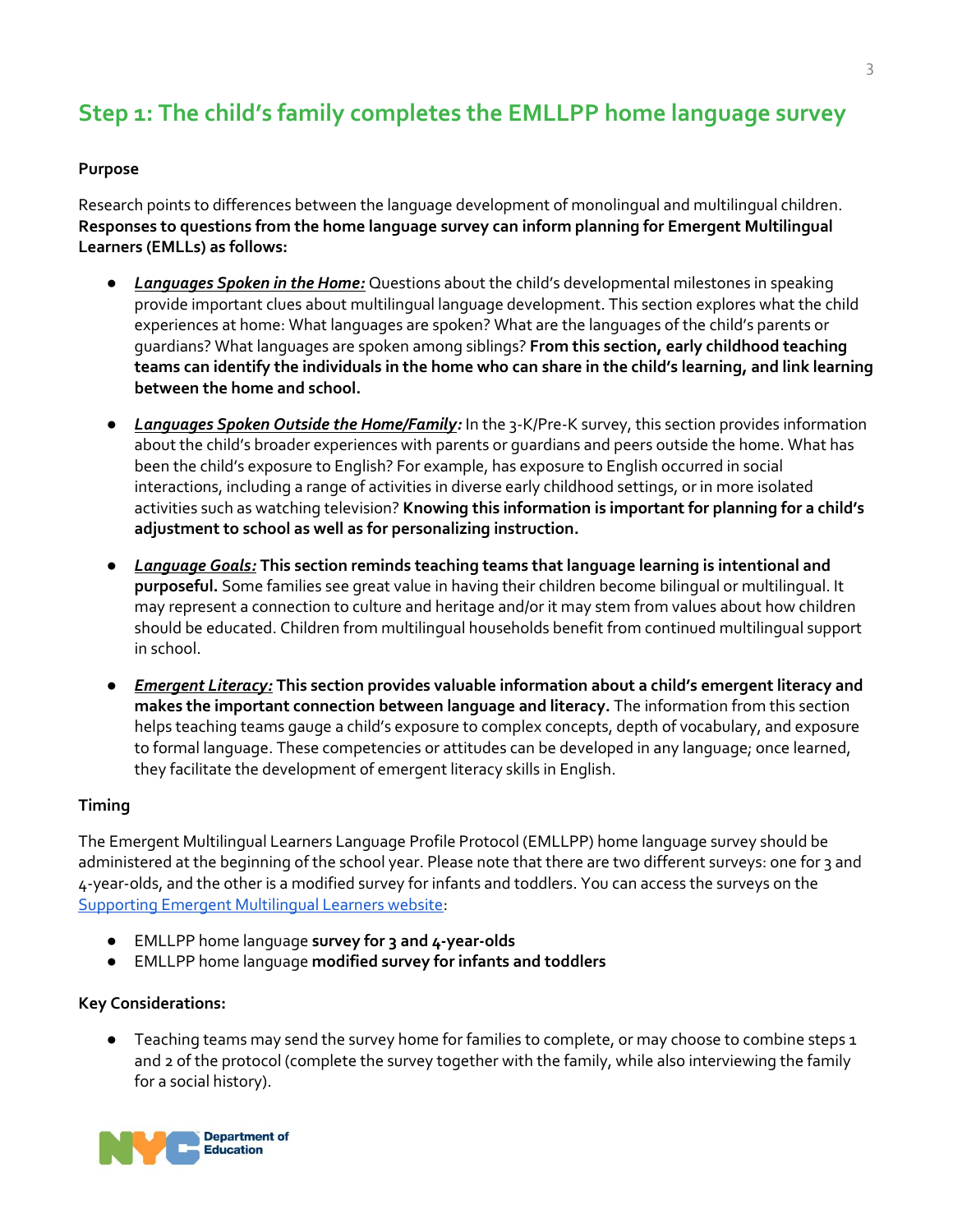- The survey can be sent and returned electronically, should that facilitate the process for some families.
- Alternatively, teaching teams may schedule a call or virtual/video conference meeting with the family to complete the survey together (conducting steps 1 and 2 of the protocol together).
- It is good practice to connect with families in the language or mode of communication which they best understand. If needed, programs can access over-the-phone interpretation services. More information on language supports can be found on ou[r Building Family-Community Relationships website.](https://infohub.nyced.org/working-with-the-doe/early-childhood/early-childhood-educators/building-family-community-relationships)
- Some parents or guardians may require additional support in reading or writing responses. For these families, we encourage you to complete the survey together with the family via a call, virtual meeting, or in-person meeting (using your program's health and safety protocols).
- The **survey for 3 and 4-year-olds** is available in [24 language translations](http://www.nysed.gov/bilingual-ed/emergent-multilingual-learners-prekindergarten-programs) provided by NYSED.<sup>3</sup> 9 of the translations in the DOE languages are available on the **Supporting Emergent Multilingual Learners** [website.](https://infohub.nyced.org/working-with-the-doe/early-childhood/early-childhood-educators/supporting-quality-care-and-instruction/instructional-resources#jump-to-heading-7) The remainder of the translations are available on the [NYSED website.](http://www.nysed.gov/bilingual-ed/emergent-multilingual-learners-prekindergarten-programs)
- The **modified survey for infants and toddlers** is available in the 9 DOE languages. The surveys are available on th[e Supporting Emergent Multilingual Learners website.](https://infohub.nyced.org/working-with-the-doe/early-childhood/early-childhood-educators/supporting-quality-care-and-instruction/instructional-resources#jump-to-heading-7)
- The information collected from the survey should be kept strictly confidential, and should remain solely in the child's portfolio.

<sup>&</sup>lt;sup>3</sup> The 33 and 4-year-old survey is available in the following languages: Albanian, Arabic, Bengali, Burmese, Chinese, English, French, Fulah, Haitian Creole, Hindi, Japanese, Karen, Korean, Nepali, Polish, Portuguese, Punjabi, Russian, Spanish, Somali, Ukrainian, Urdu, Uzbek, Vietnamese, Yiddish.



 $\overline{a}$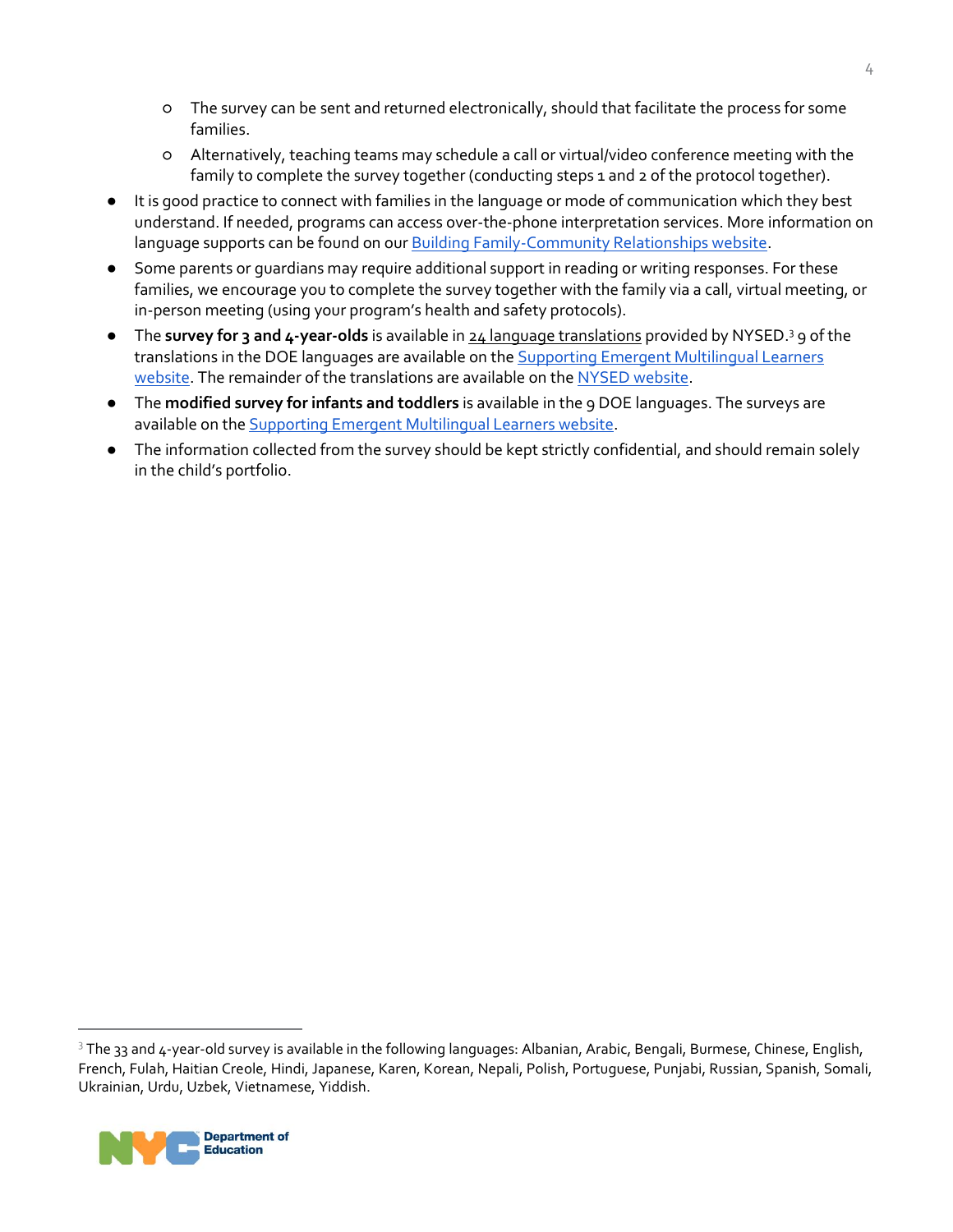## <span id="page-4-0"></span>**Step 2: The teaching team interviews the family for a social history**

#### **Purpose**

As you know, interviewing a family about their goals for their child can help set up you and the family for a successful school year. Gathering a child's social history is an opportunity for you to learn about the family, who can tell the child's "story." **This is a moment to engage a family and learn from them. Together, family members and teaching teams can devise a plan for activities and experiences that support the home language.** These may include reading in the home language, conducting at-home learning opportunities in the home language, targeting specific vocabulary words, etc. These questions are intended to better understand a child's use of language, **not** to assess a child's school readiness skills.

#### **Timing**

The family interview should take place at the beginning of the school year.

#### **Family Interview Sample Questions**

**Teaching teams do not need to ask all of the sample questions listed below; these questions are meant to spark a conversation and to gather information about the family's social history and language use.**  Responses to these questions will support teaching teams in designing instructional goals for each child, and anticipate what the child may need to meet these goals.

Teaching teams should emphasize that the family interview and all other steps of the EMLLPP are **not an assessment** of the child or the family. Rather, information gathered from the EMLLPP about the child's exposure to language can be used to better support the child's learning and growth.

#### **Sample questions:**

- What activities does your family do together?
- Are there any family traditions that are particularly important to you?
- How would you describe your child's personality?
- What does the relationship between your child and their siblings look like? (if applicable)
- What languages do other adults in the household speak to your child most often at home? (if applicable)
- What are your language goals for your child?
- What have you observed about how your child communicates?
- **[For 3 and 4-year-olds]** In what language(s) does your child pretend play?
- **[For infants/toddlers]** In what language(s) do you speak to your child most often at home?

#### **Key Considerations**

- Teaching teams should schedule a 10-15 minute interview with each family. Interviews can occur remotely (via phone or virtual meeting), or in-person (using your program's health and safety protocols).
	- Teaching teams can schedule a time to complete the EMLPP home language survey together with the family (Step 1), while also interviewing the family for a social history (Step 2). This may facilitate scheduling with a busy family.
- You can use the sample questions included in this section, or different questions you may have in order to

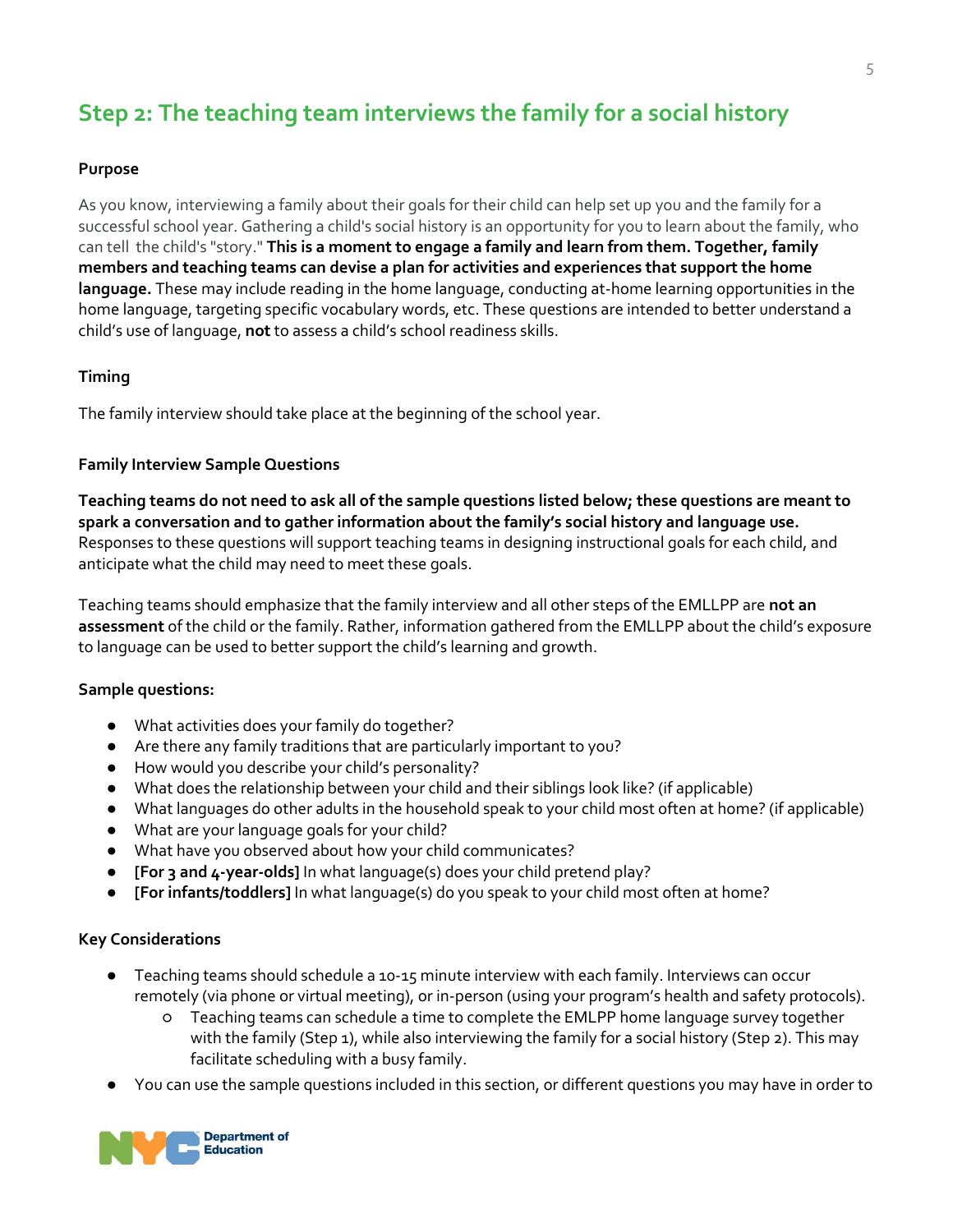gather a rich social history of the family.

<span id="page-5-0"></span>● It is best practice to conduct the interview in the family's home language. If needed, programs can access over-the-phone interpretation services. More information on language supports can be found on our [Building Family-Community Relationships website.](https://infohub.nyced.org/working-with-the-doe/early-childhood/early-childhood-educators/building-family-community-relationships)

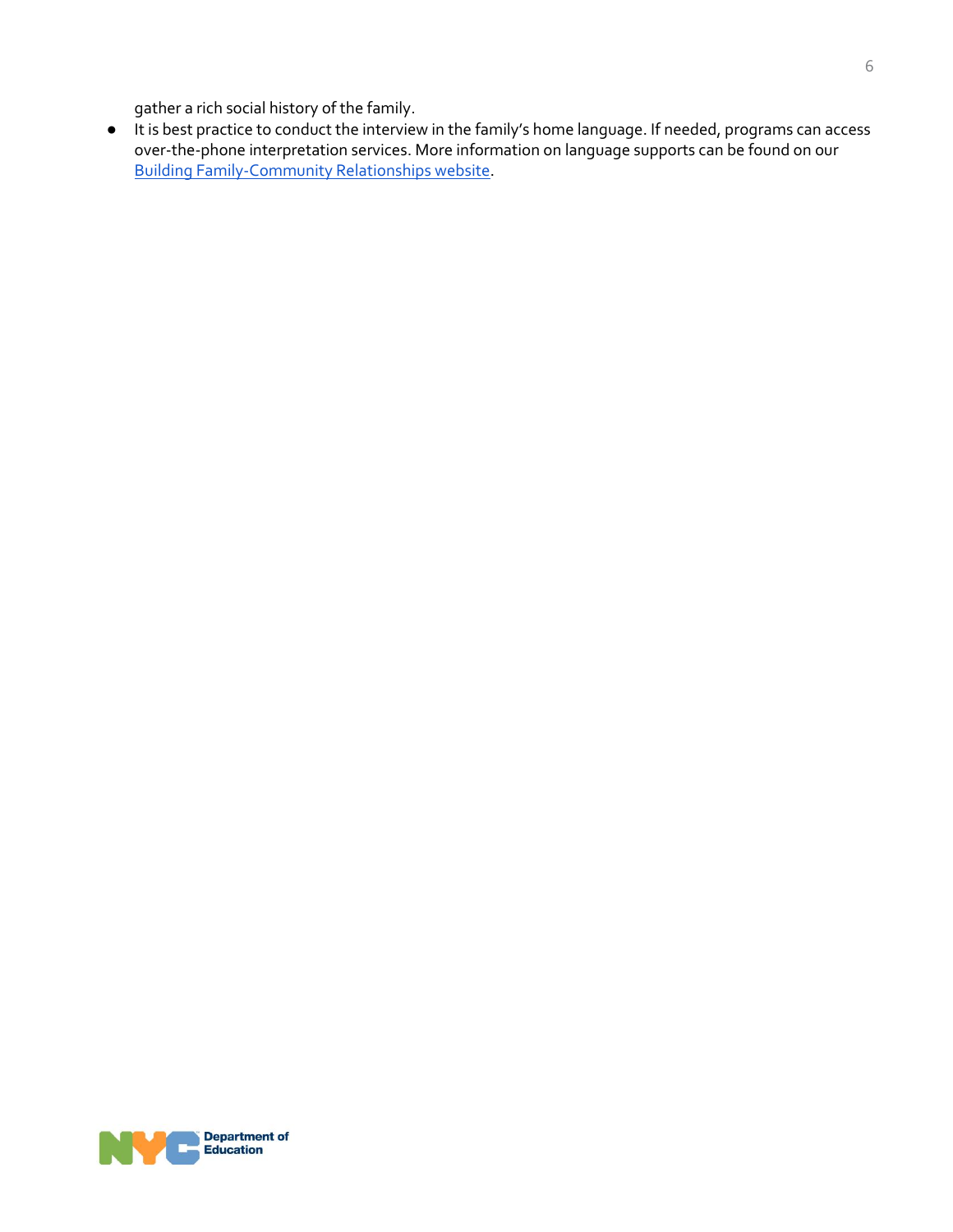# <span id="page-6-0"></span>**Step 3: The teaching team interacts with the child**

#### **Purpose**

**The purpose of interacting and speaking with the child is to observe how the child uses language and how the child communicates non-verbally.**

- For **3 and 4-year-olds**, teaching teams should engage children with questions about what matters most to them -- their pets, toys, siblings, favorite things, etc. Children may also be asked to "demonstrate" what they can do -- count, describe, tell a story -- in the language they prefer.
- For **infants and toddlers**, teaching teams should interact and play with the child, observing the child's non-verbal communication and how the child attends to or responds to communication and different language(s) from others.

#### **Timing**

The interaction with the child should be conducted after Step 1 (home language survey) and Step 2 (interview with family) have been completed, preferably within the first two months of school.

#### **Interacting with 3 and 4-year-olds**

For the child interview, teaching teams should discuss topics that are of interest to each child. The conversation should be conducted bilingually to the largest extent possible (in English and the child's home language). It is important to gauge language use in both languages. Where possible, interview questions should be asked first in the child's home language, followed by English.

- Tell me about your family. Do you have brothers and sisters? What are they like?
- What is your favorite game to play? Why is that your favorite game?
- Tell me about something you did this summer.
- Have the child select one of their favorite books, and retell the story.

#### **Key Considerations for 3 and 4-year-olds**

- Teaching teams should interact with 3 and 4-year-olds for about 10-15 minutes, either remotely or inperson (using your program's health and safety protocols).
	- If conducted in person, the interaction can occur during the regular school day, such as during centers, gross motor play, etc.
	- If conducted remotely, the interaction should occur for as long as the child remains engaged.
- The interaction with the child should be conducted bilingually to the extent possible, both in English and the child's home language. It is important to gauge language use in both languages.
- The interaction may be conducted in the presence of the child's parents or caregivers.
- The child's responses should be monitored for features such as: the choice of words, the complexity of responses, the number of words in a response, and the language of choice.<sup>4</sup>

<sup>4</sup> One obvious strength bilingual children exhibit during an interview is co-mingling their languages to make themselves understood, often using two languages in one sentence. This is a common feature among bilingual individuals who can draw from all their languages to express ideas or make sense of their environment. Rather than limiting the interview to one language or the other, it is more valuable to note the child's resourcefulness in self-expression.



 $\overline{a}$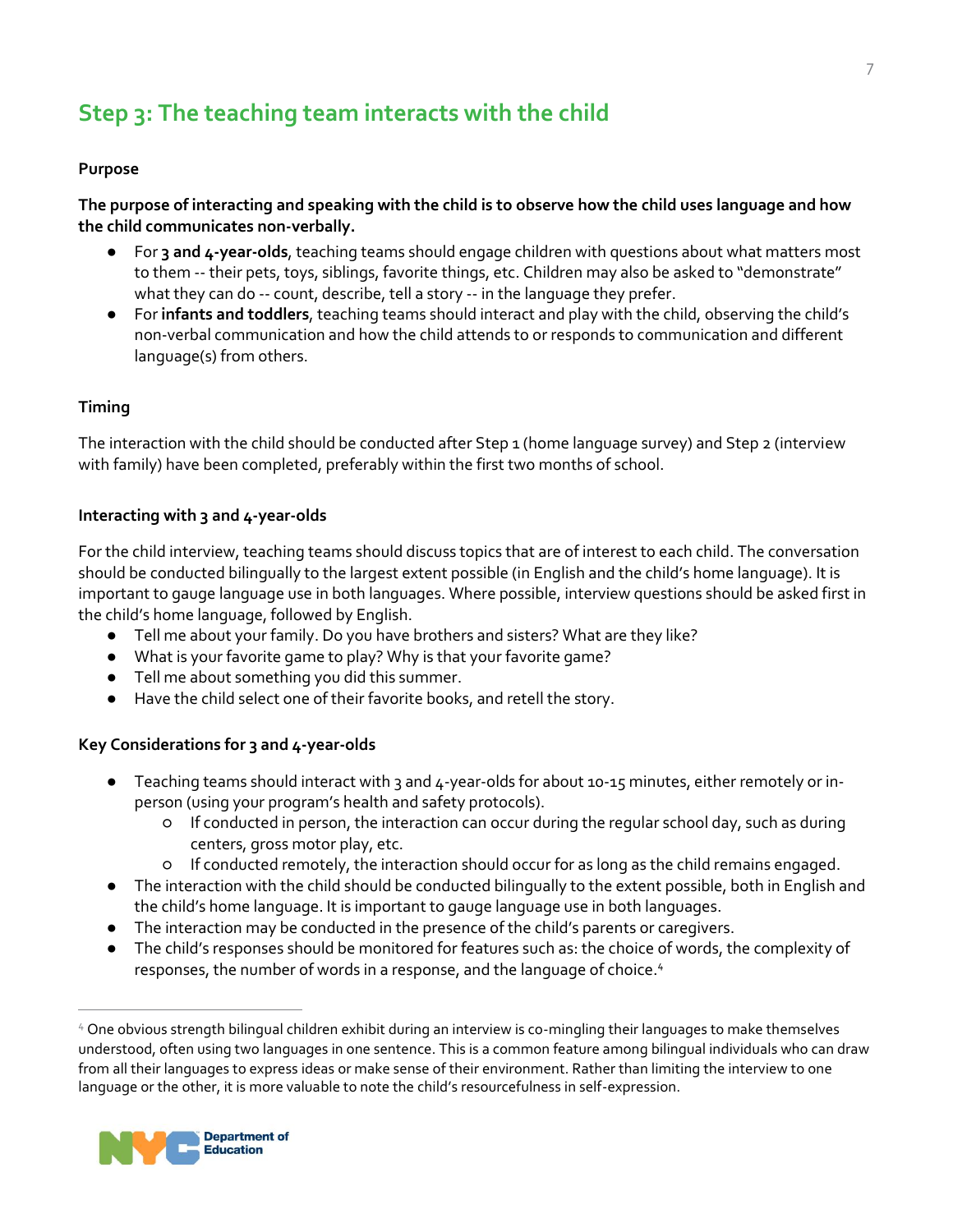#### **Interacting with Infants/Toddlers**

When interacting with infants and toddlers, teaching teams can engage and play with the child, observing the child's non-verbal communication cues, as well as the child's interest or engagement when spoken to in different languages.

- Teaching teams can sing songs and nursery rhymes to the child in the home language and English.
- Teaching teams can read a book in the home language and English.
- Teaching teams should follow the child's interest, and note if the child is more responsive to one language over another.

#### **Key Considerations for Infants and Toddlers**

- Teaching teams should interact with infants and toddlers for about 5 minutes, or for as long as the child is engaged in the interaction.
- The interaction with the child should be conducted bilingually to the extent possible, both in English and the child's home language. It is important to gauge how the child interacts with adults who speak in different languages.
- The interaction may be conducted in the presence of the child's parents or caregivers.
- The child's responses should be monitored for features such as: does the child look at the person speaking, does the child show understanding or respond with facial expressions, gestures, words, or actions.

8

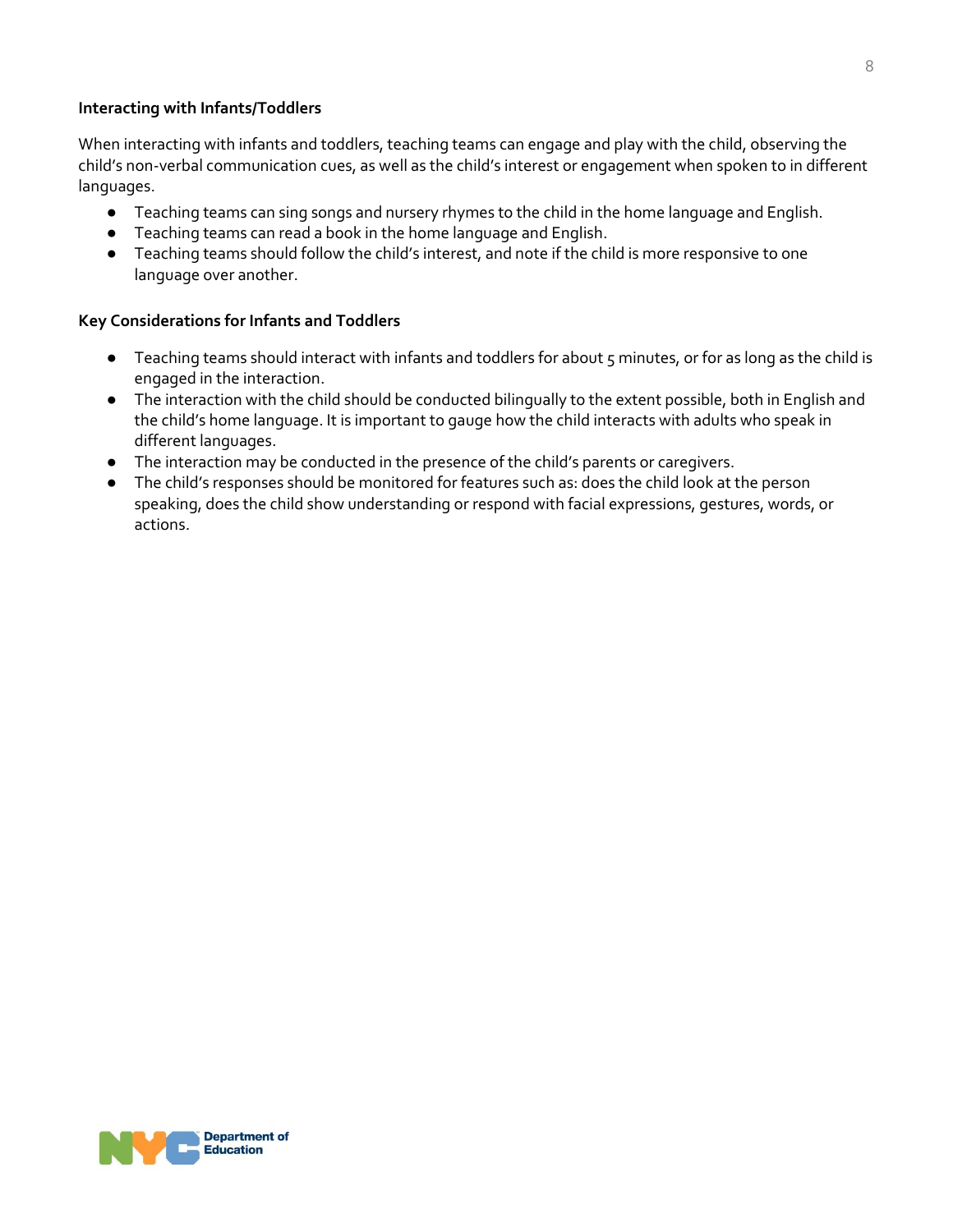### <span id="page-8-0"></span>**Step 4: The teaching team reviews screenings**

#### **Purpose**

Through developmental screenings, teaching teams inform their instruction by deepening their shared understanding of children's development across domains. Teaching teams identify potential developmental and instructional needs, and reflect and determine next steps to support individual growth. **Information collected from screening tools, along with the information collected in Steps 1-3 of the EMLLPP protocol, should all be used to inform a holistic approach that supports each child's developmental and instructional needs.** 

#### **Timing**

● All early childhood education programs are required to conduct developmental screenings for all children (infants, toddlers, 3-year-olds, and 4-year-olds) at the beginning of the year to learn about various aspects of the child's development.

**Please look for a complete description of NYCDOE requirements for developmental screening in all program types on thi[s Developmental Screening and Authentic Assessment website,](https://infohub.nyced.org/working-with-the-doe/early-childhood/early-childhood-educators/supporting-quality-care-and-instruction/screening-assessment) including updates regarding developmental screening timelines for Fall 2020. Please note that requirements may vary by program type.**

#### **Developmental Screening Tools**

Beginning with the 2020-21 school year, EarlyLearn, 3-K for All, and Pre-K for All programs must use one of the following approved developmental screening tools:

- Ages and Stages Questionnaire-Third Edition (ASQ-3)
- Brigance Inventory System III
- Early Screening Inventory Revised (ESI-R)
- Early Screening Inventory Third Edition (ESI-3)
- Look on th[e Developmental Screening and Authentic Assessment websitef](https://infohub.nyced.org/working-with-the-doe/early-childhood/early-childhood-educators/supporting-quality-care-and-instruction/screening-assessment)or more information regarding approved tools in Family Child Care and Early Head Start and Head Start programs.

#### **Please note, some screening tools involve family participation. In these cases, teaching teams and families should work together to complete developmental screenings along with the EMLPP.**

Teaching teams should administer developmental screening tools in a child's home language. Staff administering the developmental screenings must complete training on the screening tool, be fluent and proficient in the child's home language, and ensure that screenings are implemented using culturally, linguistically, and developmentally responsive materials. **For Family Child Care, EarlyLearn, 3-K for All, and Pre-K for All programs, if the screening tool is not available in a child's home language, or if there is no properly trained and linguistically proficient staff available to conduct the screening, the child is exempt from screening.** Find more information on exemptions on th[e Developmental Screening and Authentic Assessment website.](https://infohub.nyced.org/working-with-the-doe/early-childhood/early-childhood-educators/supporting-quality-care-and-instruction/screening-assessment)

#### **Key Considerations**

● Please see a complete description of NYCDOE requirements for developmental screening in all program types on th[e Developmental Screening and Authentic Assessment website,](https://infohub.nyced.org/working-with-the-doe/early-childhood/early-childhood-educators/supporting-quality-care-and-instruction/screening-assessment) and note that requirements may vary by program type.

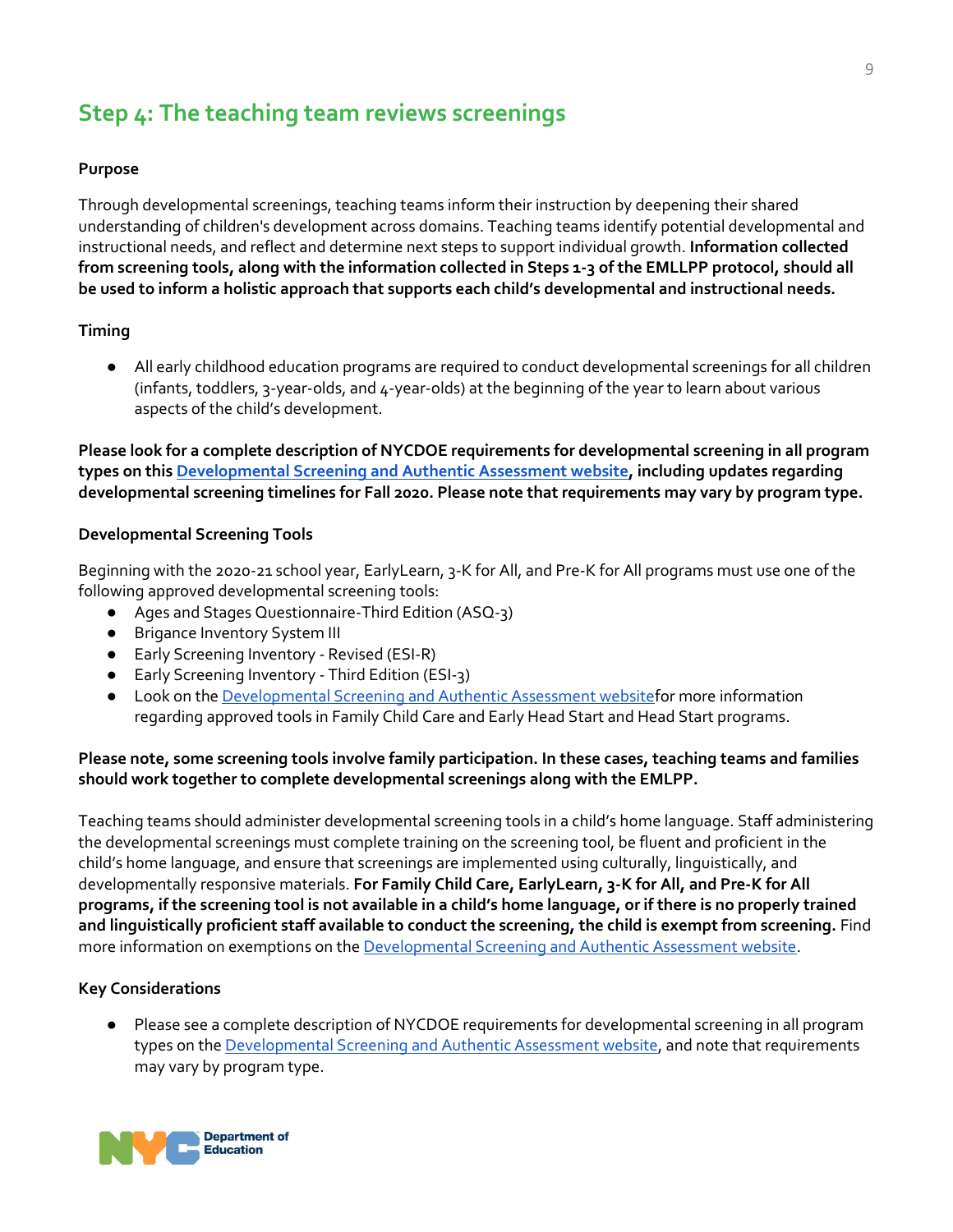● Some screening tools involve family participation. In these cases, teaching teams and families should work together to complete developmental screenings along with the EMLPP.

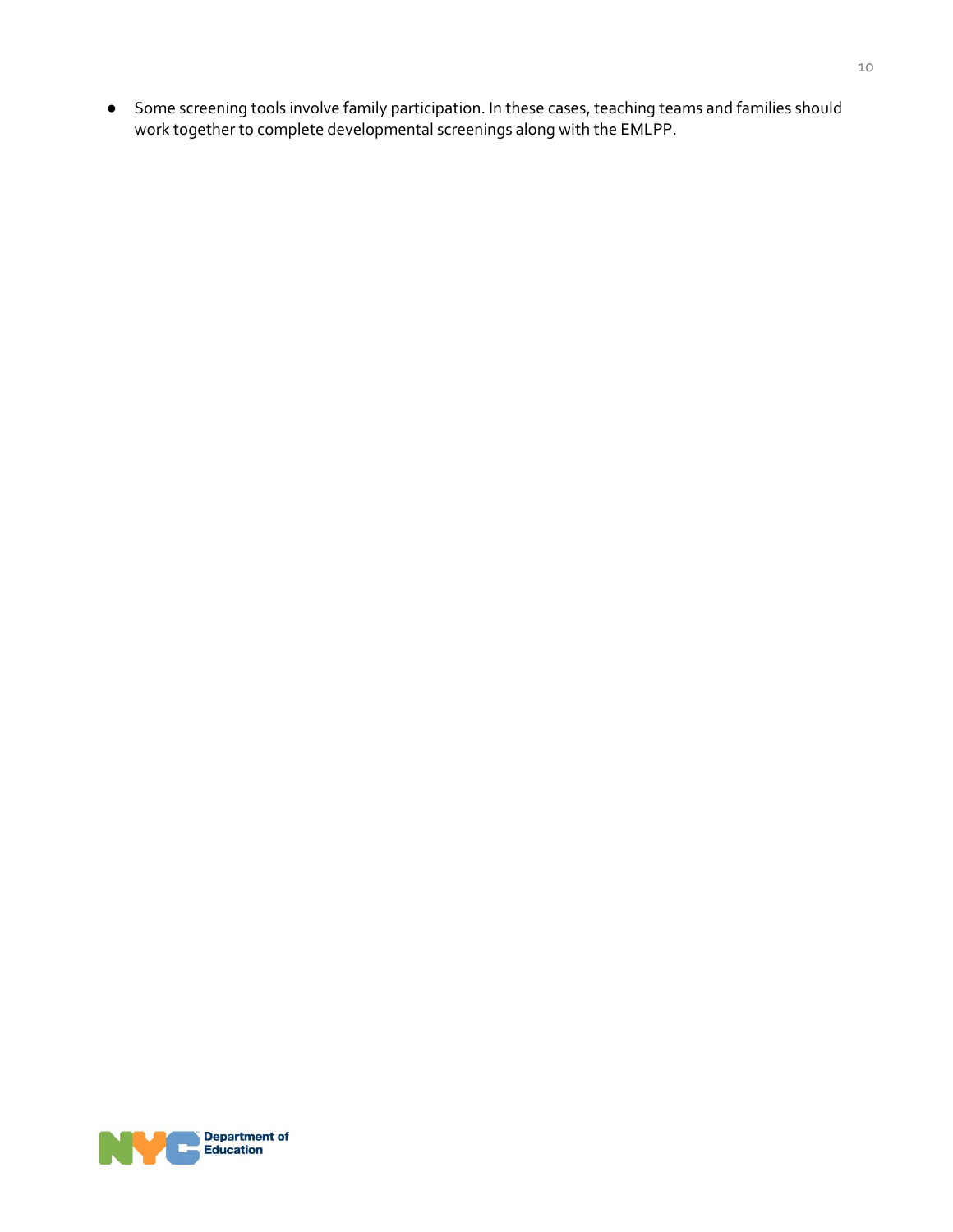# <span id="page-10-0"></span>**Step 5: The teaching team plans for instruction**

#### **Purpose**

As described in the DECE's [Early Childhood Framework for Quality](https://infohub.nyced.org/docs/default-source/default-document-library/early-childhood-framework-for-quality.pdf) Element 3, high quality early childhood programs advance play-based learning and responsive instruction. Teaching teams engage children in a variety of play-based and developmentally appropriate learning experiences, and ensure that instruction is based on children's individual strengths, interests, and needs (EFQ 3). **Emergent Multilingual Learners (EMLLs) benefit from instructional planning that continuously supports their language development goals- in both English and their home language.** Teaching teams should engage with families and work to provide each child with language supports and instruction throughout the school year.

#### **Timing**

Instructional planning is ongoing.

#### **Collecting and Analyzing Data**

Teaching teams should implement a continuous cycle of collecting, analyzing, and using data to inform instruction- in English as well as the child's home language (EFQ 3.9):

- **Collect data** about children's knowledge, skills, and interests through observations of and interactions with children and families
- **Analyze data** to understand how children are developing and learning along a continuum, using lowinference observation notes and/or a research-based authentic assessment system
- **Use data** to inform practice that supports all children's growth along a continuum

**When collecting data through authentic assessment, children's skills in all domains can be assessed in either English or the child's home language.** The goal is to capture learning in any language used throughout the school year in order to accurately portray children's progress. Children may demonstrate knowledge or learning in all domains in any language, and indeed may blend languages, which should not be seen as a deficit but rather as a sophisticated way of integrating multiple languages. **Please see the [Developmental Screening and](https://infohub.nyced.org/working-with-the-doe/early-childhood/early-childhood-educators/supporting-quality-care-and-instruction/screening-assessment)  [Authentic Assessment website](https://infohub.nyced.org/working-with-the-doe/early-childhood/early-childhood-educators/supporting-quality-care-and-instruction/screening-assessment) for more information regarding authentic assessment requirements.**

#### **Using Data to Inform Instruction**

When planning for instruction, teaching teams should support the continued development of English as well as the child's home language. The [Core Principles for Emergent Multilingual Learners](https://infohub.nyced.org/docs/default-source/default-document-library/emll-core-principles.pdf?sfvrsn=84952a93_2) highlight key principles and instructional practices in early childhood for supporting children whose home language is a language other than English. The Core Principles are research-based, support instructional best practices, promote the development of children's home language in the classroom, program, and home environment, and support positive outcomes for children.

#### **Key Considerations**

Child-level data can be captured via in-person interactions, as well as remotely (in small group settings, or 1:1), and through interactions with families. Teaching teams should be collecting ongoing data,

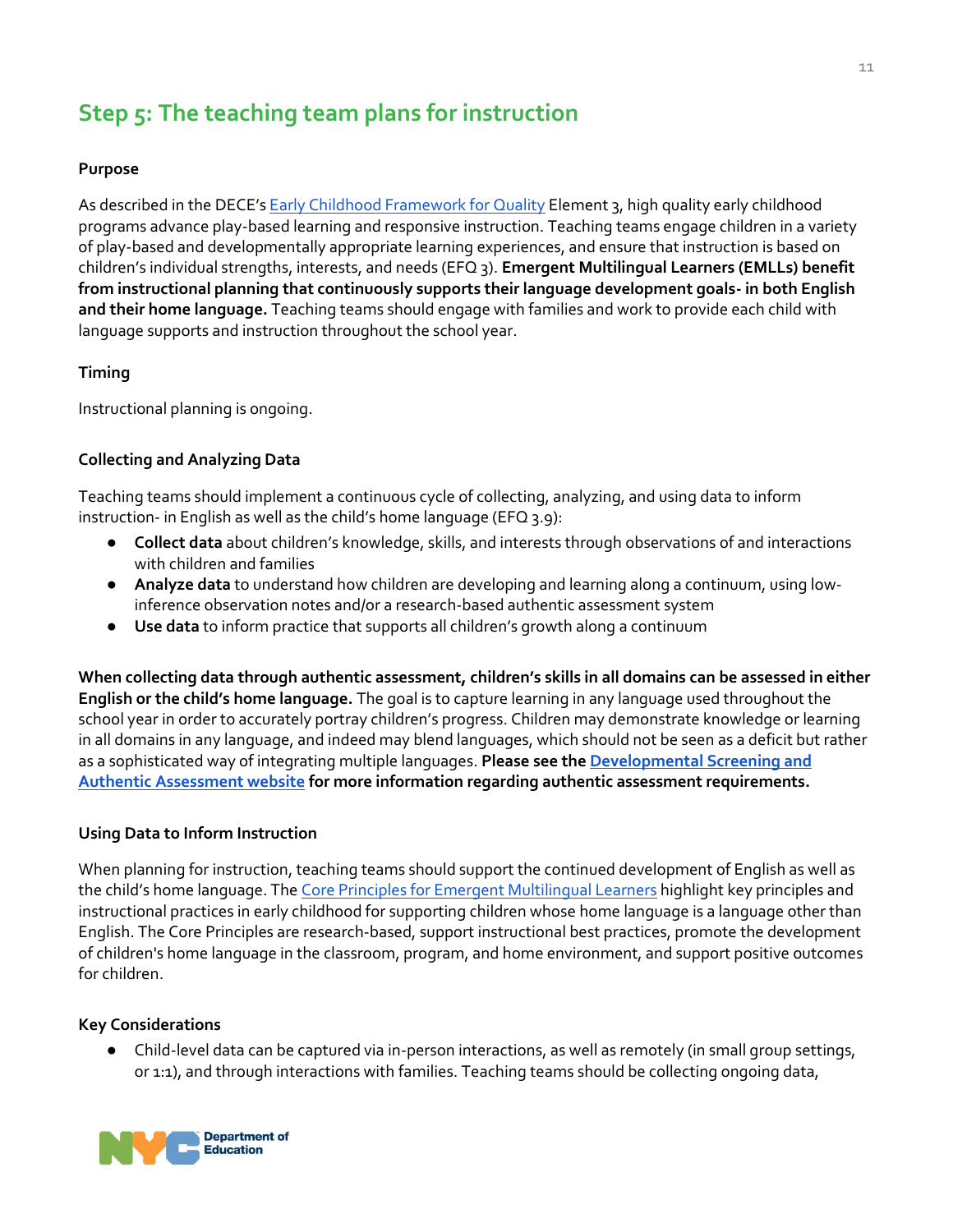regardless of whether the child attends school in-person.

● Teaching teams should use ongoing data collected to plan instruction to support children's language development in both English and the target language. Partnering with families in this process will support the child's language goals.

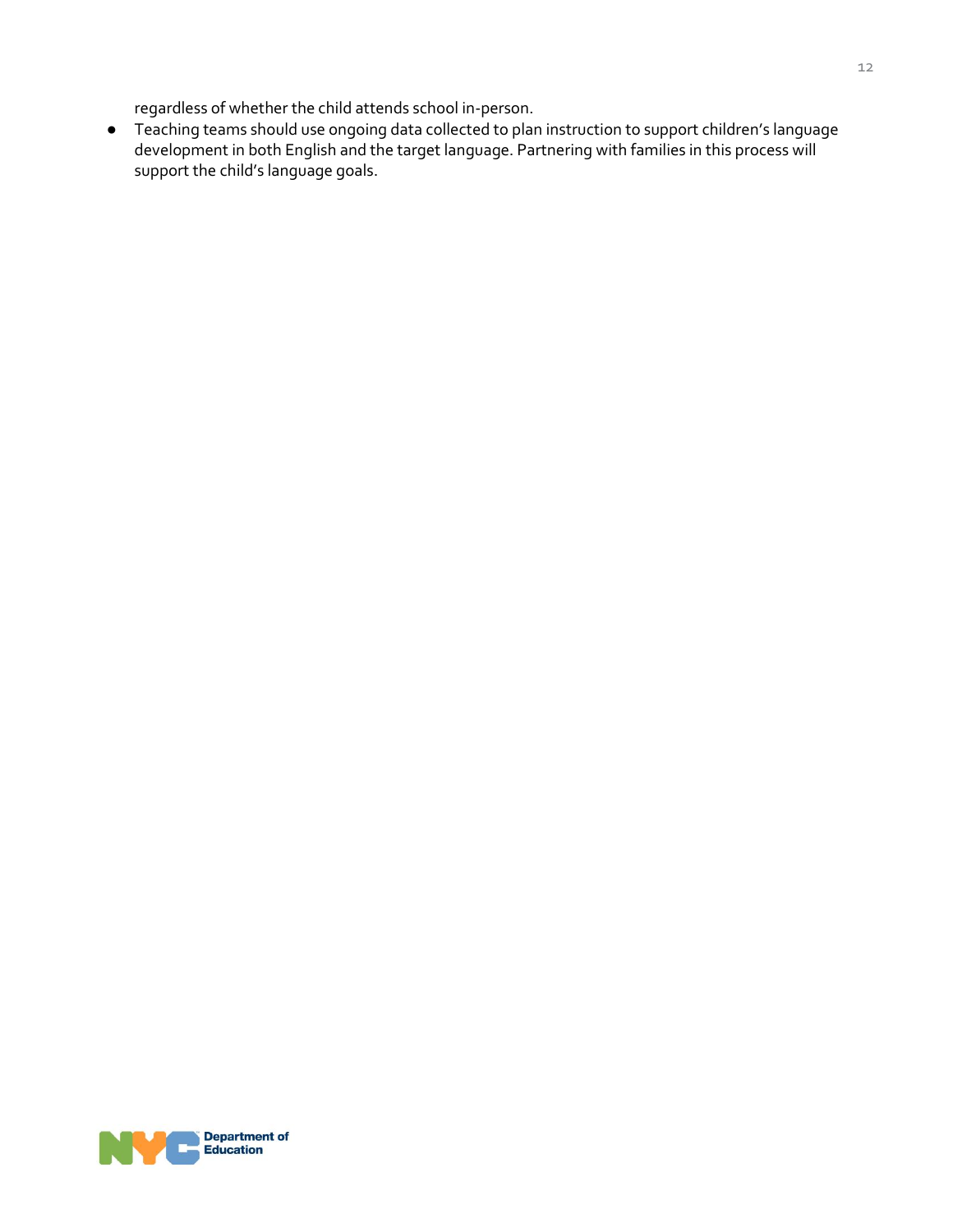## <span id="page-12-0"></span>**Step 6: The teaching team supports the transition to the next grade level**

#### **Purpose**

Designing a thoughtful transition across grade levels is a vital aspect of early childhood education. The EMLLPP protocol recognizes that teaching teams will have a wealth of knowledge about a child's progress in the home language as well as in English, and this information can be used by the child's teaching team the following school year.

#### **All elements of the EMLLPP should be maintained in the child's portfolio:**

- Step 1: the completed EMLLPP home language survey.
- Step 2: information from the family's social history interview.
- Step 3: information from the interactio[n with the child.](#page-5-0)
- Step 4: screening information.
- Step 5: key anecdotal records or work samples showing child's progress throughout the year.

#### **Transition to Kindergarten (if applicable)**

Teaching teams should include student records from Pre-Kindergarten that might be helpful or informative as part of this step in the ELL Screening, Identification, and Placement Process. As per the **ELL** Identification [Process as prescribed by CR Part 154-2,](http://www.nysed.gov/bilingual-ed/ell-identification-placementhome-language-questionnaire) the Home Language Questionnaire (HLQ) must be administered to all incoming Kindergarteners upon registration. Step 2 of the *[ELL Screening, Identification and Placement Process](http://www.nysed.gov/bilingual-ed/ell-identification-placementhome-language-questionnaire)* set forth by CR Part 154-2.3(a), includes the review of documents, prior assessments, and academic experience.

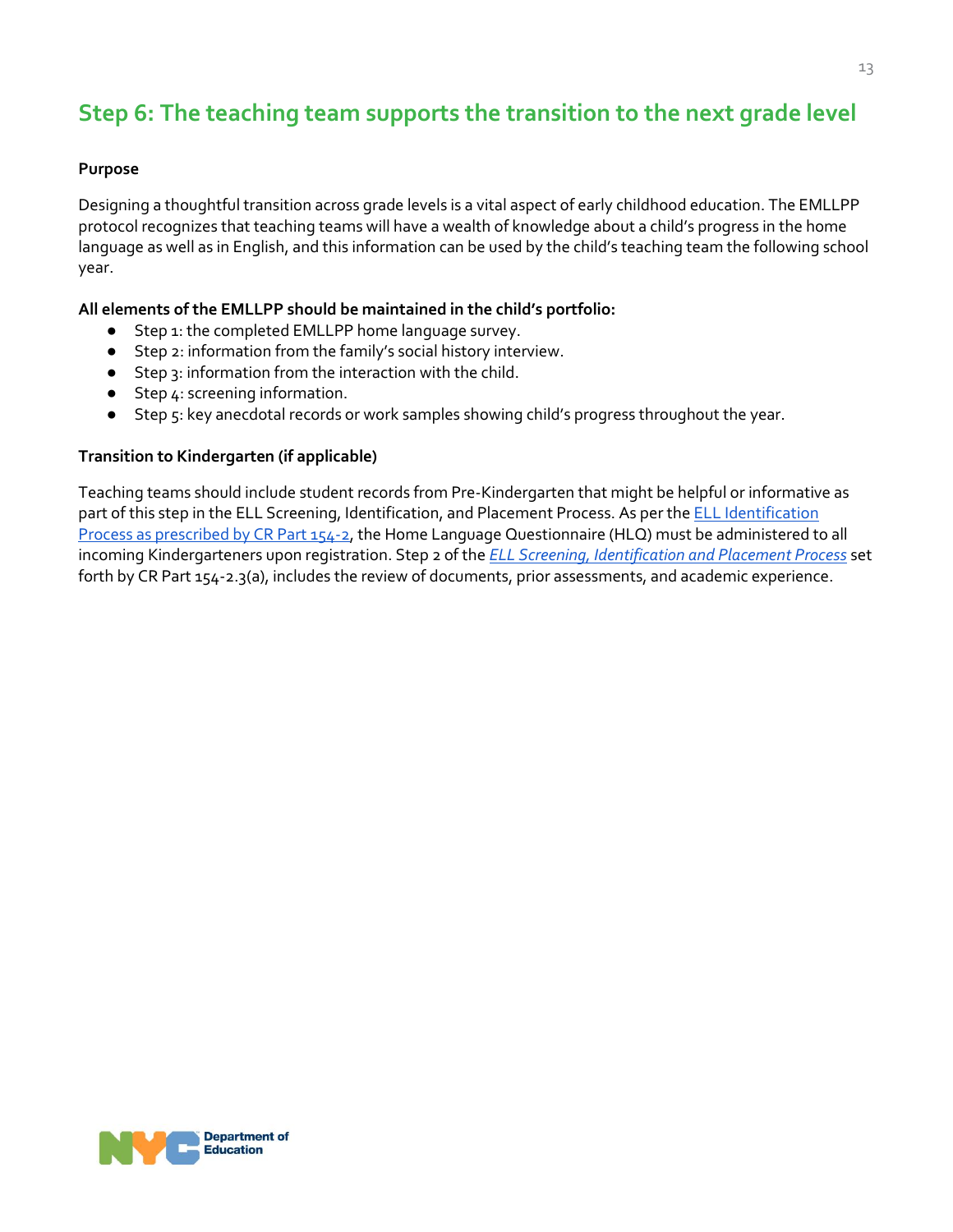# **Frequently Asked Questions (FAQs)**

#### **Is it necessary to follow every step in the EMLLPP?**

The EMLLPP works within each program's structure but views each step in the protocol as uniquely valuable for compiling a portrait of the child as a language learner. Programs may combine steps of the EMLLPP for more efficiency. The EMLLPP is designed to work within common early childhood practices, such as conducting virtual family visits, conducting screenings, collecting observational data, etc. Each of these practices garners valuable information about who the child is and how instruction and programming might be personalized for him/her. We do not want to miss any opportunity to learn about a child's language development (in multiple languages) and use that knowledge to inform planning on his/her behalf.

#### **Does every teaching team have to be bilingual or multilingual?**

It is a great asset to be bilingual or multilingual, but not necessary to implement the EMLLPP. Every teaching team can incorporate strategies that make use of children's home languages. English-speaking teaching teams of EMLLs can apply their professionalism and ingenuity to identify ways to use children's home languages as a resource for learning. The [Core Principles for Emergent Multilingual Learners](https://infohub.nyced.org/docs/default-source/default-document-library/emll-core-principles.pdf?sfvrsn=84952a93_2) lists several strategies that teaching teams can use even when they do not speak their children's home languages.

#### **Does the EMLLPP require identifying children as English Language Learners?**

No. Unlike the Kindergarten ELL Identification Process as prescribed by CR Part 154-2, children before Kindergarten should not be identified as English Language Learners, as all young children before 5-years-old are emergent language learners. The EMLLPP is a process which offers teaching teams a way to gain a linguistic profile for young children, which can be used for planning instruction.

#### **Will using the home language slow down English acquisition?**

There is a growing body of research demonstrating that EMLLs who are instructed bilingually actually acquire English more quickly than those children who are taught exclusively in English. Theory and research suggest there is a strong interaction between languages in the bilingual child that makes using the home language an important resource to learning English. We can be confident that English acquisition is not compromised by using a child's home language for learning.

#### **What if families want to opt out of the EMLLPP?**

Families are not required to complete the EMLLPP home language survey and may opt out if they choose to. Please be sure to share the benefits of participation, and assure families that any information collected will be strictly confidential and will only be used by teaching teams to inform instruction in the classroom. The information collected will not be reported to the NYCDOE or NYSED, and will remain solely in the child's portfolio.

#### **Who should I contact with additional questions?**

For questions about the EMLLPP, please email [prekduallanguage@schools.nyc.gov.](mailto:prekduallanguage@schools.nyc.gov)